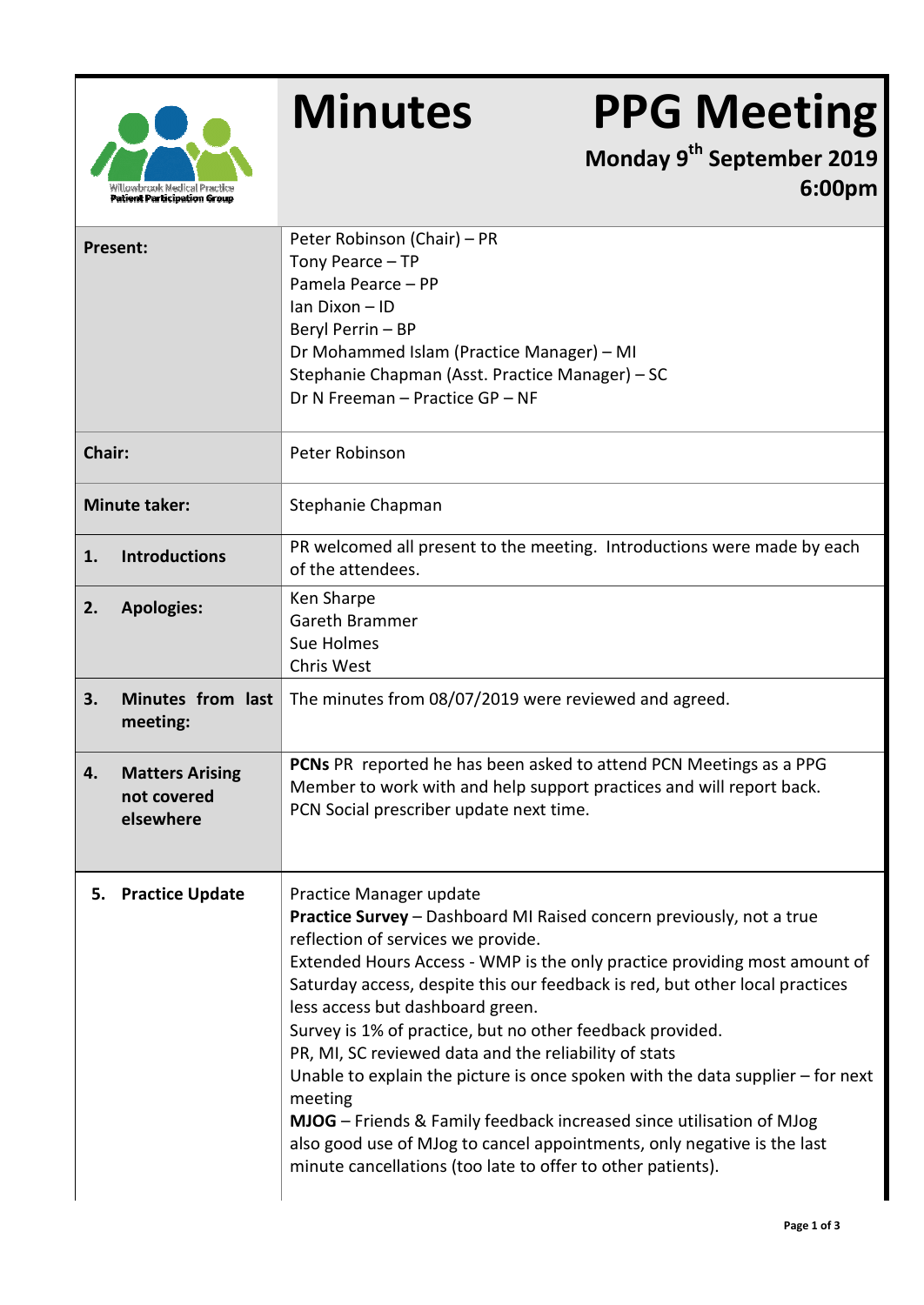|                                                        |                    | <b>Staff</b><br>Joanne left and we have a new head of reception, Daryl who has joined us<br>from another practice. We have also recruited two new receptionists,<br>Andreea and Diane.                                                                                  |
|--------------------------------------------------------|--------------------|-------------------------------------------------------------------------------------------------------------------------------------------------------------------------------------------------------------------------------------------------------------------------|
|                                                        |                    | <b>Infection Control Audit</b><br>All upgrades to rooms - work all completed                                                                                                                                                                                            |
|                                                        |                    | <b>GP Partner update</b><br>NJF - GP Registrars - currently full complement of registrars.<br>Seb our clinical pharmacist is a huge bonus to the practice and patients                                                                                                  |
|                                                        |                    | We are working with Health Education England, a new agreement to support<br>a new trainee pharmacist to work with the practice $-$ she will work and<br>support Seb & GP's.                                                                                             |
|                                                        |                    | Patient public engagement committee - PR raised concern to increase<br>control from the top                                                                                                                                                                             |
|                                                        | 6. i. Flu campaign | It was reported that our Over 65's Flu campaign clinics were:;<br>14 Sept Clinic - (72 appointments) full<br>$\blacksquare$<br>21 Sept Clinic - (180 appointments) still some availability<br>and agreed BP would provide help on 14.09.19, ID 21.09.19 and PR 21.09.19 |
| ii. Practice<br><b>Dashboard</b><br>iii. Communication |                    | NHS.net ratings<br>38 patient reviews $-4$ stars<br>Data summary for next meetings                                                                                                                                                                                      |
|                                                        |                    | Identify what type of messages PPG can assist the practice                                                                                                                                                                                                              |
|                                                        |                    | Current/main message to assist practice – communicate to patients<br>Receptionist - standards, ambassador for the practice<br>Patients - understanding pressures of the practice                                                                                        |
|                                                        |                    | Good positive feedback for website – keep up to date                                                                                                                                                                                                                    |
|                                                        |                    | Key messages to get across $-$ cost of missed appointments & behaviour<br>Patient preferences – continuity, explanation<br>Online booking<br>Display on screen - message set at min time to send message                                                                |
|                                                        |                    | Decide the top 5 messages to get across<br>5 key themes                                                                                                                                                                                                                 |